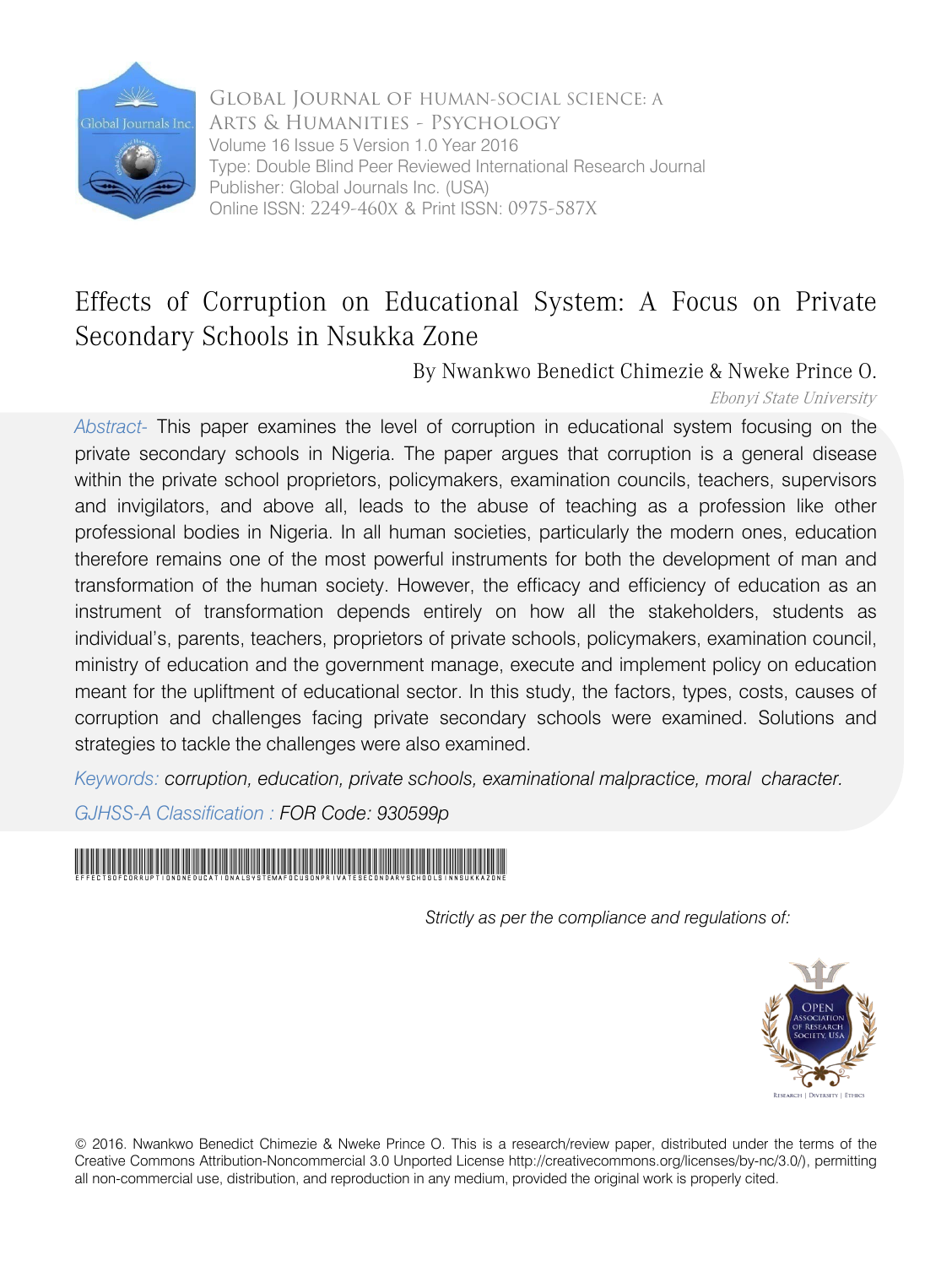# Effects of Corruption on Educational System: A Focus on Private Secondary Schools in Nsukka Zone

Nwankwo Benedict Chimezie <sup>α</sup> & Nweke Prince O. <sup>σ</sup>

 educational system focusing on the private secondary schools examination councils, teachers, supervisors and invigilators, Abstract- This paper examines the level of corruption in and above all, leads to the abuse of teaching as a profession in Nigeria. The paper argues that corruption is a general disease within the private school proprietors, policymakers, like other professional bodies in Nigeria. In all human societies, particularly the modern ones, education therefore remains one of the most powerful instruments for both the development of man and transformation of the human society. However, the efficacy and efficiency of education as an instrument of transformation depends entirely on how all the stakeholders, students as individual's, parents, teachers, proprietors of private schools, policymakers, examination council, ministry of education and the government manage, execute and implement policy on education meant for the upliftment of educational sector. In this study, the factors, types, costs, causes of corruption and challenges facing private secondary schools were examined. Solutions and strategies to tackle the challenges were also examined.

*Keywords: corruption, education, private schools, examinational malpractice, moral character.*

### I. Introduction

resently, there is no doubt to say that in Nigeria, Private Secondary Schools has been regarded as the most patronized sector by parents as a result. **The France of Schools Schools has been regarded as** the most patronized sector by parents as a result.<br>This perhaps may be due to the fact that it is the foundation of the whole educational pursuit, which is expected to provide literacy and enlightenment to the citizens. The importance of private secondary school education can therefore be seen in the sense that parents have chosen to send their children to private schools in other to pass examinations so as to meet up with their counterparts in the university (Oni, 2008). What this means is that private schools have become a special centre where parents can register their children in other to write their final examinations without stress and reading, which most of the private schools have been involved without respect to Policies on Education.

Corruption, as an ethical and social problem which varies from one private school to another, ministry to ministry, place to place, time to time, culture to culture and with the level of economic development (Aluko,2008), is a global phenomenon that affects especially private secondary schools in Nigeria. Corruption is one of the major causes of examinational malpractices in private schools today using Nsukka Zone as a case study. It occurs at all levels of private schools in Nsukka both directly or indirectly. All over Nigeria, the perception of corruption especially in private schools is very high and uncontrollable. This is because, corruption undermines every aspect of the Educational System among which are, political development, economic development, social development and so on. It should be emphasized here that it is not just only in governance or educational system that corruption is found; it is equally noticeable in every human society today in Nigeria (Samson and John, 2012).It is on this note that Samson and John (2012) postulated that the issue of corruption leads to an extent whereby the common man will look at the trend and say, if the rich could do this, then my own child must survive too. So they will also emulate even if they don't have the money. The total effect is what we are experiencing today and the ministry of education and the policymakers are not helping matters concerning the issue of the ongoing level of corruption in private schools.

Today, some private schools are now been contracted by special centres or government official examiners to help deliver the school with sound results. On the other hand, as a result of unemployment in the educational system, unqualified teachers are been employed to teach in private school. For instance, a person who read Geography or Geology is employed to teach Business Studies or Christian Religious Knowledge as a result of unemployment without any little knowledge background of education system. These challenges have make teaching not to be recognized as a profession like every other discipline such as: Medicine, law, pharmacy or engineer. Also, in Nigeria, we toy around education thinking that we have gotten human resources and therefore we can do away with education with application of corruption as a shortcut for good results for our children (Samson, 2013). The question is; which type of human resource do we have in private school today? And who are the management and operators of Private Schools today in Nigeria? With what qualifications to qualify as a teacher? The

*Author α: Department of Psychology, Ebonyi State University, Abakiliki, Nigeria. e-mail: nwankwomezie@gmail.com* 

*Author σ: Department of Educational Foundations, Faculty of Education, University of Nigeria, Nsukka. e-mail: princenweke@about.me*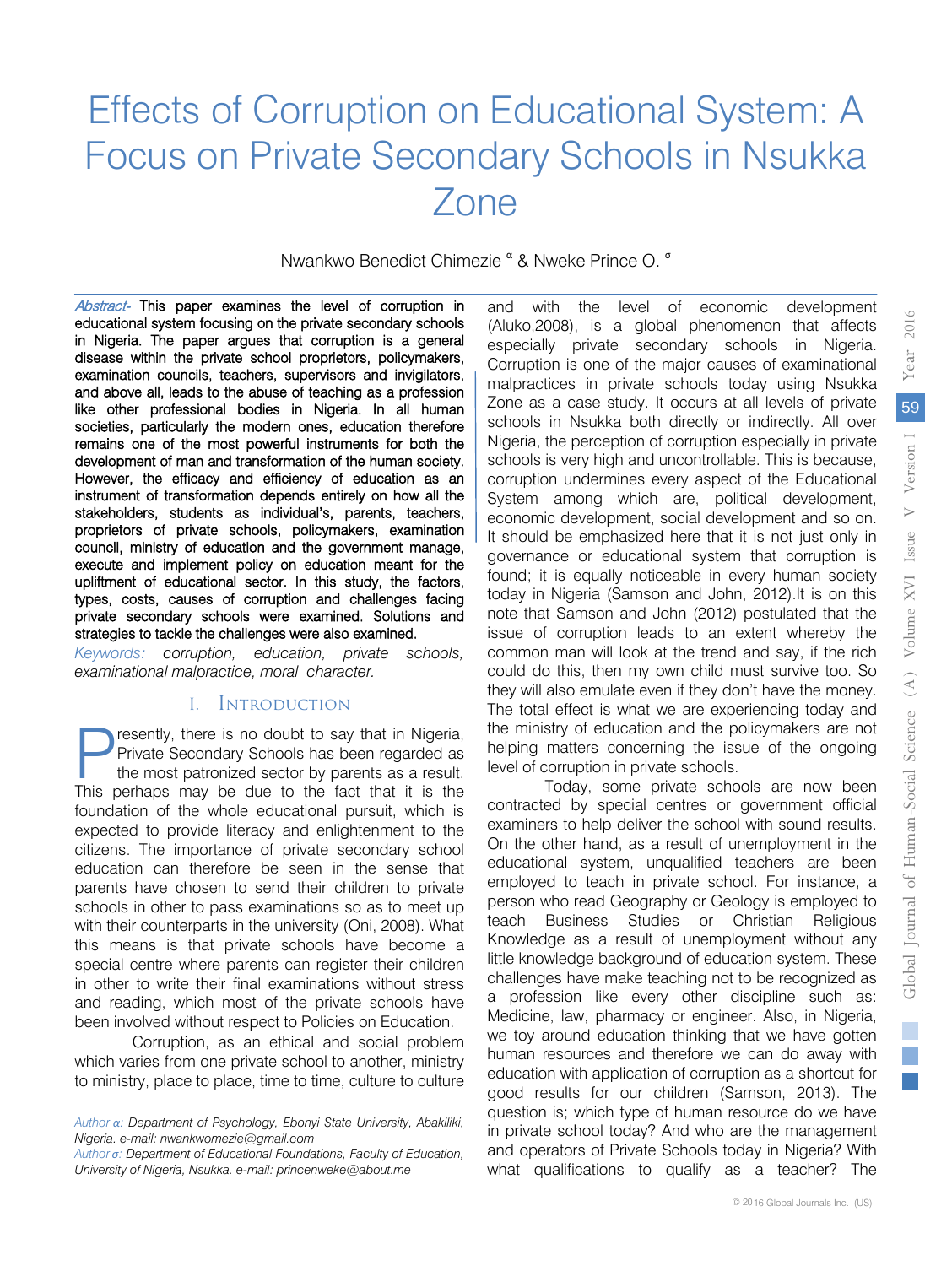proprietors we have today in private secondary schools are half-baked because the system itself and the policymakers are half-baked. The education that doesn't allow external and internal educators the tendency to get into the system will not get anywhere because we have to exchange ideas. For instance, government now says those who will teach in post-primary schools must be NCE or First Degree holders in education so that things will not be the same, of which this cannot stop corruption among private schools in the state (Samson, 2013).

Presently, government agencies in charge of educational system have neglected the regular funding of public secondary schools which is the bedrock of private schools.

# II. Conceptualization of Some Major **CONCEPTS**

In discussing the issue of this nature, it is imperative to conceptualize some fundamental concepts as they are very vital in this study. Among key concepts that need to be properly conceptualized are corruption and education.

#### *a) Corruption*

The wording of definitions of 'corruption' has proved problematic, particularly in formal and legal documents. The UNDP Anti-Corruption Practice Note of 2004, referring back to a policy paper approved by the Executive Committee in 1998, defines corruption as: "the misuse of public power, office or authority for private benefit through bribery, extortion, influence peddling, nepotism, fraud, speed money or embezzlement. Although corruption is often considered a sin of government and public servants, it also prevails in the private sector United Nations Development Programme (UNDP, 2010).

More recently, UNDP began to use the broader definition of corruption to accommodate corruption in the private education sector. For this reason, the concept Corruption is now commonly defined as the 'misuse of entrusted power for private gain' (UNDP Primer on Corruption and Development, 2008). Transparency International (2010) uses a simple definition to broadly cover its overall work as: "the abuse of entrusted power for private gain". Both of these definitions are adequate in relation to the happenings in private secondary schools. Corruption in the private education sectors takes many forms. For example corruption in the private secondary schools is defined as the systematic use of public office for private benefit whose impact is significant on access, quality or equity in education (Hallak and Poisson, 2002). The World Bank (2000) settled on a straightforward definition of corruption as the abuse of public office for private gain. This definition is not new rather was chosen because it is concise and broad enough to include most forms of

corruption that the Bank encounters, as well as being widely used in the literature of other researchers (Ghukasyan, 2003; Bajracharya, 2003; Altinyelken, 2004; Anderson, 2005; and Aluko, 2008).

Public secondary schools are also involved in corruption when a principal or teacher accepts, solicits, or extorts a bribe from the students or parents. It is also abused when private secondary schools proprietors or teachers also actively offer bribes to circumvent education policies and processes for competitive advantage and profit. Public schools can be abused for personal benefit even if bribery does not occur, through patronage and or nepotism. Of course, this should not be taken to mean that corruption cannot occur at other levels or its effects are only major in private secondary schools. Some parents also intend to send their children to private schools primarily to enable their children obtain excellent results and on the other hand support examination malpractices which have in turn degraded the quality and standard of education in Nigeria.

#### *b) Education*

Education in the broadest sense of the term is meant to aid the human being in his/her pursuit of wholeness. Wholeness here implies the harmonious development of all the potentialities God has given to a human person. To Parankimailil (2012), education is a systematic process through which a child or an adult acquires knowledge, experience and relevant skills from one generation to another. Fafunwa (1974) is of the opinion that "the end objective of education is to produce an individual who is honest, respectful, skilled, and cooperative and who would conform to the social order while, Scott and Marshall (2005), known as pioneers of Dictionary of Sociology sees education as a philosophical as well as a sociological concept, denoting ideologies, curricula techniques of the inculcation and management of knowledge and social reproduction of personalities and culture.

From the above explanations of education, one could see that any given definition of the term is contingent upon who is giving it. Notwithstanding, education can be said to be the whole process of the development of an independent and integrated personality. It entails training and acquisition of special skills, knowledge, attitudes and values needed by an individual to be responsible and which would enable him to contribute his own quota, to the growth of the society of which he is a member.

#### *c) Forms of Corruption in Private Secondary Schools*

Corruption can take place in private secondary schools in the following forms which may be applicable in some public secondary schools, such as follows:

*Parents' Corrupt Practices:* This form of corruption is been manipulated by parent and thereby using all various unorthodox means such as given out money to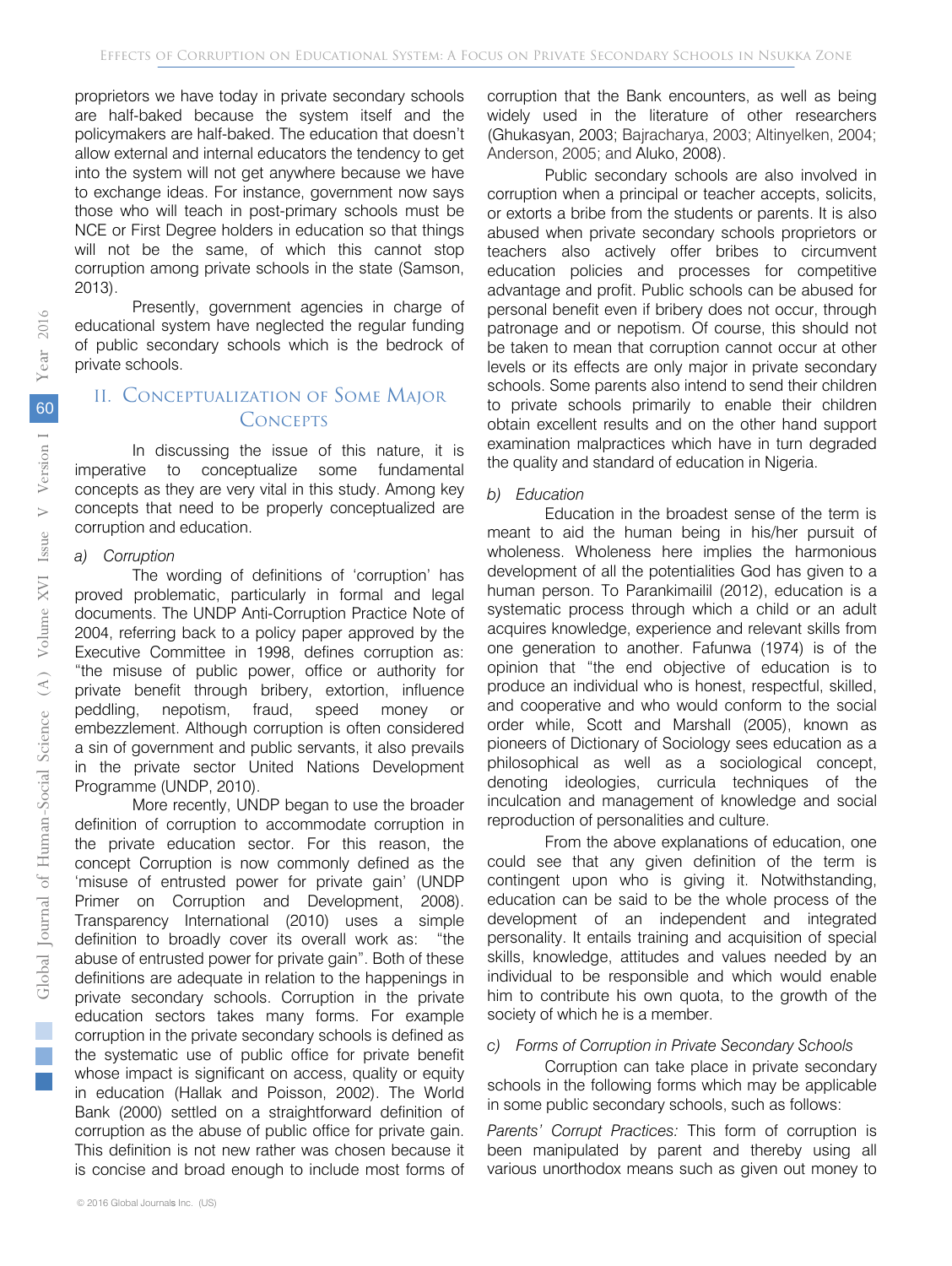influence their children's admission during any External Examination such as: JS1 Entrance Examination, Senior Secondary Examination Intake (SS1 Class), Junior School Certificate Examination (JSCE) or during Senior School Certificate Examinations (WAEC, NECO, GCE, A 'Level Examinations).

*Students' Corrupt Practices:* This is a situation by which students uses money to influence their teachers, invigilators or supervisors while some female students uses sex to influence their school principal or proprietor to enable them have access to expo-materials into the hall or using hired machinery that will assist them with a duplicate of their documents with money.

*Examination Councils' Corrupt Practices:* This form of corruption practice involves both the invigilators, supervisors, syndicates or examination officers especially during the external examinations ganging up with the proprietors to mobilize the students raise some fund for their transportations so as to allocate them what they refer as extra-time. Oyinlola (2009), postulated that the parents also upgrade JAMB score, which is very critical for admission into the university in Nigeria, syndicates now, route candidates to particular centers with the gain of cheating. It has also been observed relatedly that there are some expensive coaching centers which now charge exorbitant fees with the view of guarantying a minimum score of 300 in the candidate's UTME score or Post-UTME Examinations, which is being orchestrated by coaching centers through aiding and abetting of cheating in JAMB examination with the connivance of JAMB officials.

Teachers Corrupt Practices: This form of corrupt practice is dominant in the private schools even in the private university system. Lazy and incompetent students now result to sorting (finding ways of purchasing high and unmerited mark from unpatriotic teachers/lecturers in order to enhance their grades in their final examination. And such students will then say they have gone into the university and having what they not work for. Teachers/Lecturers and students print fake receipts, which they use in collecting school fees (Oyinlola, 2009). Another form of corruption is in a situation where an underpaid teacher, to make ends meet, charges students a "paper fee" in order for them to take the end of year national examination for their grade. Students must pass this test in order to progress to the next grade (David, 2002).

*Police/Security Officer/Gatekeeper Corrupt Practices:*  This form of corrupt practices exist among the uniform officers, who when assigned, attached or posted to such schools or centres for official monitoring and investigation may reverse such assignment as a means of harassing the school or the students to settle them or be arrested for examination malpractices (Belloimman, 2005). Oyinloha (2009) further opined that the police are

also alleged to be collecting an unauthorized fee before granting to arrested suspect and bail.

Other common forms of corruption in the educational system especially in private secondary schools as illustrated by David (2002) include:

- a. Siphoning of school instructional material and other teaching aids to the black market especially the science teachers, principals and bursars;
- b. Collecting of money for continuous assessment and inter-exams grades;
- c. Collecting money for change of grade or producing fake result;
- d. Selling admissions without entrance examinations (especially in higher institutions);
- e. Creating the necessity for private lesson to the student and charging compulsory fees; and
- f. Teachers' persistent absenteeism to accommodate other income outside their normal assigned duties.

David (2002), further cited other forms of corrupt practices in private educational sectors such as: ghost teachers, diversion of school fees by the bursar or principals, inflation of school enrollment data, imposition of unauthorized fees on the students, diversion scholarship allocated to the schools or to the students, diversion of monies in revolving textbook fund and diversion of community/parents contributions or supports to the school. Katharina (2004) in his opinion postulated forms of corruption as bribery; nepotism and embezzlement are similar to those found in other sectors. Forms of corruption outlined by Hallak and Poisson (2007) in their short glossary of terms include: Bribe, Bypass of criteria Non-use of legal criteria; Capture, leakage Illegal use of public resources; Diversion of funds Illegal use of public resources; Embezzlement, theft of public resources; Misappropriation Illegal use of public resources; Favouritism, Fraud, Ghost worker, and Nepotism.

In a similar study, Amundsen (2000) suggested five main forms of corruption, namely: embezzlement; bribery; fraud; extortion; and favouritism. He defines these various terms as follows:

*Embezzlement:* This involves the theft of public resources by public officials. One example in the education sector is the use of PTA funds aimed at school developmental projects or construction for private secondary school library;

*Bribery:* This involved payment (in money or in kind) given or taken in a corrupt relationship to be employed as a teacher or when such person does not have the appropriate credentials to be engaged into the system but been employed as a teacher;

*Fraud:* This has to do with economic crime that involves some kind of trickery, swindling or deceit. One manifestation in the education sector is the producing of extra-result or statement of result issued by the proprietor or school principals; another is the existence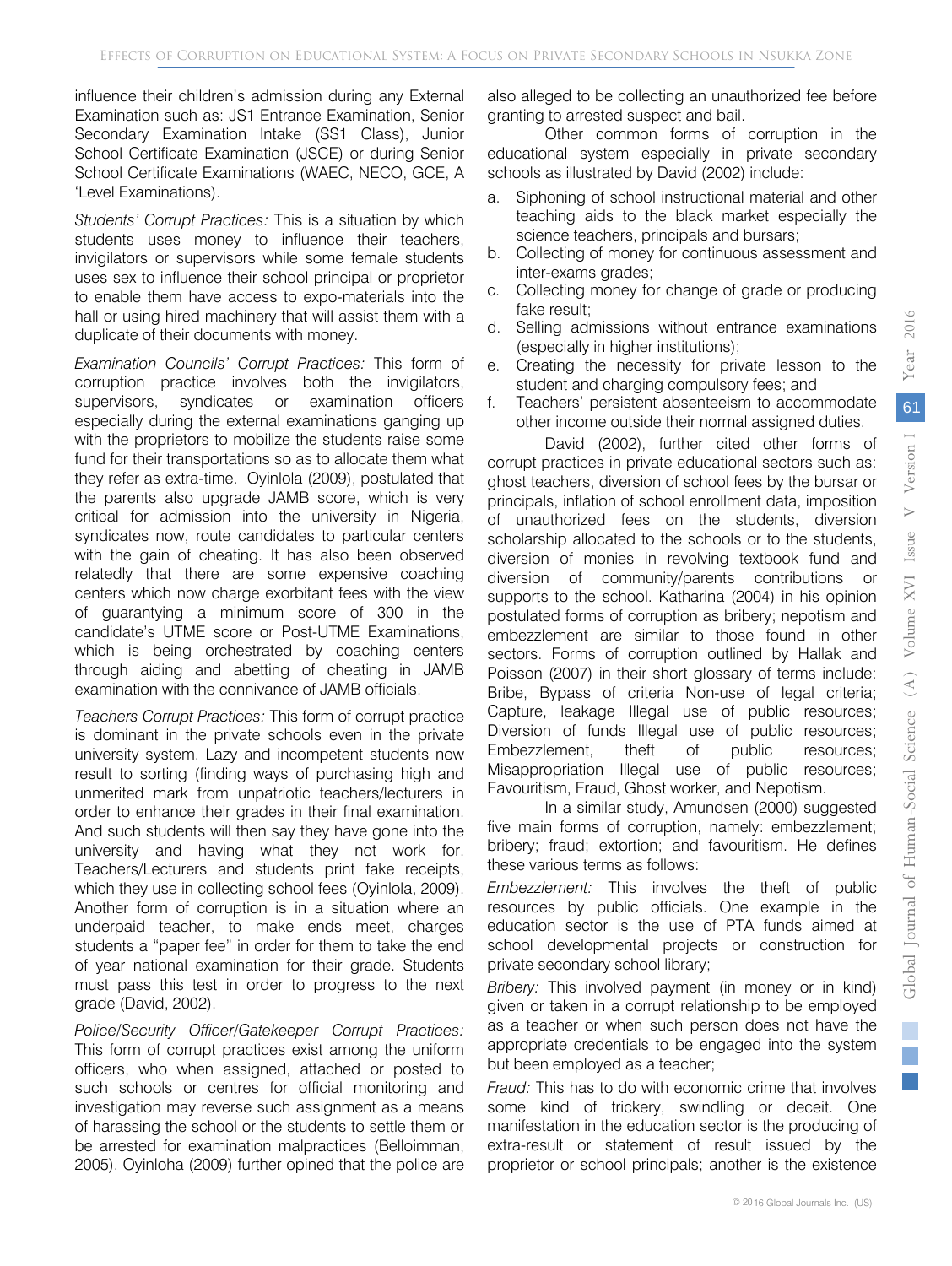of ghost teachers on payrolls especially when such school is being owned by a teacher who has little or no educational experience;

*Extortion:* money and other resources extracted by the use of coercion, violence or threats to use force. There may be fewer examples of violence or threats to use violence in the education sector compared to other sectors. However, sexual harassment of pupils by the teachers or the obligation for parents to pay illegal or unauthorized fees if they want their child to be admitted to school; and

*Favouritism:* This has to do with mechanism of power abuse implying 'privatization' and a highly biased selling of school resources or equipments. This includes cases of nepotism, where a public officer gives the priority to his or her family members or friends. There are many examples of favouritism in the educational field, including the recruitment of administrators based on their committee of friends, associations or family friend (Amundsen, 2000). Causes of corruption in educational sectors in Nigeria as highlighted by Oyinloha (2009) include the followings:

*Poverty:* This can take effect especially when teachers are poorly paid too assertive promotion or been motivated. This can also occurred as a result of exploitation from the principal to the students through sorting to upgrade their continuous assessment (CA) to get higher grade during or before the examination.

*Unemployment:* This may take effect in a situation whereby the applicant may find it difficult to secure a job in his profession and finally find himself in a teaching field which may not be his basic profession as a result of unemployment in the labour market.

*Low wage workers:* when teachers' salaries are low, staff may be compelled to use official position to collect bribes as a way of making ends meet.

Other causes of corruption as highlighted by Babatope (2008) includes: Weak government institutions; Poor remuneration and pay incentives; Lack of openness and transparency in public and private service; Absence of key anti corruption tools; Culture and acceptance of corruption by the populace; Absence of effective political financing, Poverty; Ethnic and religious difference; and Resource scramble. He further argued that the reasons why the fight against corruption in Nigeria has not been achieved include the following factors:

- a. Insincerity of government;
- b. Pre bargaining and Negotiation, highly placed officials caught in corrupt practices are made to part with some of their looted funds and are thereafter set free;
- c. Low deterrent- the punitive measures for corrupt practices need to be strengthened
- d. Lack of virile political and social movements to tackle corruption. The mass of the people are yet to be mobilized in the fight against corruption;
- e. Lack of access to public information. A lot of secrecy still pervades government documents, and this underlies the need for the passage of the freedom of Information Bill presently before Nigeria's National Assembly;
- f. Insecurity of Informants. There is a need to enact laws to protect informants as well as reward them;
- g. Low public participation in governance; and
- h. Corrupt electoral system and nepotism (Babatope, 2008)

#### *d) The Effect of Corruption on Educational System*

The effect of corruption on educational system is stated in a statement made by Nicholas (2001) at a European Commission (EC) meeting to support Nigeria's anti-poverty efforts. He was reported to have said, "Nigeria has enough money to tackle its poverty challenges. If the government can win this battle against corruption and mismanagement, the money will start to turn into functioning public schools system, health services and water supply, thus laying the foundation to eradicate poverty" (Dike, 2003). Also, It has been argued that the 'mismanagement of public funds' and not paucity of funds that the federal government often claims, is the main cause of the inability of the government to adequately fund the nation's tertiary institutions in Nigeria (Obasi, 2003).

The concept of corruption has adverse effect on our social and economic development and also in building a veritable nation especially in diversion of development resources for private gain; misallocation of talent; loss of value tax revenue of the nation; negative impact on quality of infrastructure and private services; retardation of economic growth. Oyinloha (2009) cited the extent loss corruption has brought on African countries in commonwealth meeting in London on June 12, 2002; it alleged that African countries have lost about 140 billion US dollars to corruption alone. Tanzi (1998) provides a useful summary of the adverse effects of corruption quantified in recent studies. These include:

- a. Reducing investment and hence growth, by increasing costs and uncertainty;
- b. Reducing spending on health and education, because these expenditures do not lend themselves easily to corrupt practices on the part of those who control the budget strings;
- c. Reducing spending on operations and maintenance for reasons similar to the point above;
- d. Increasing public investment because public projects are easier to manipulate by public officials and private bidders;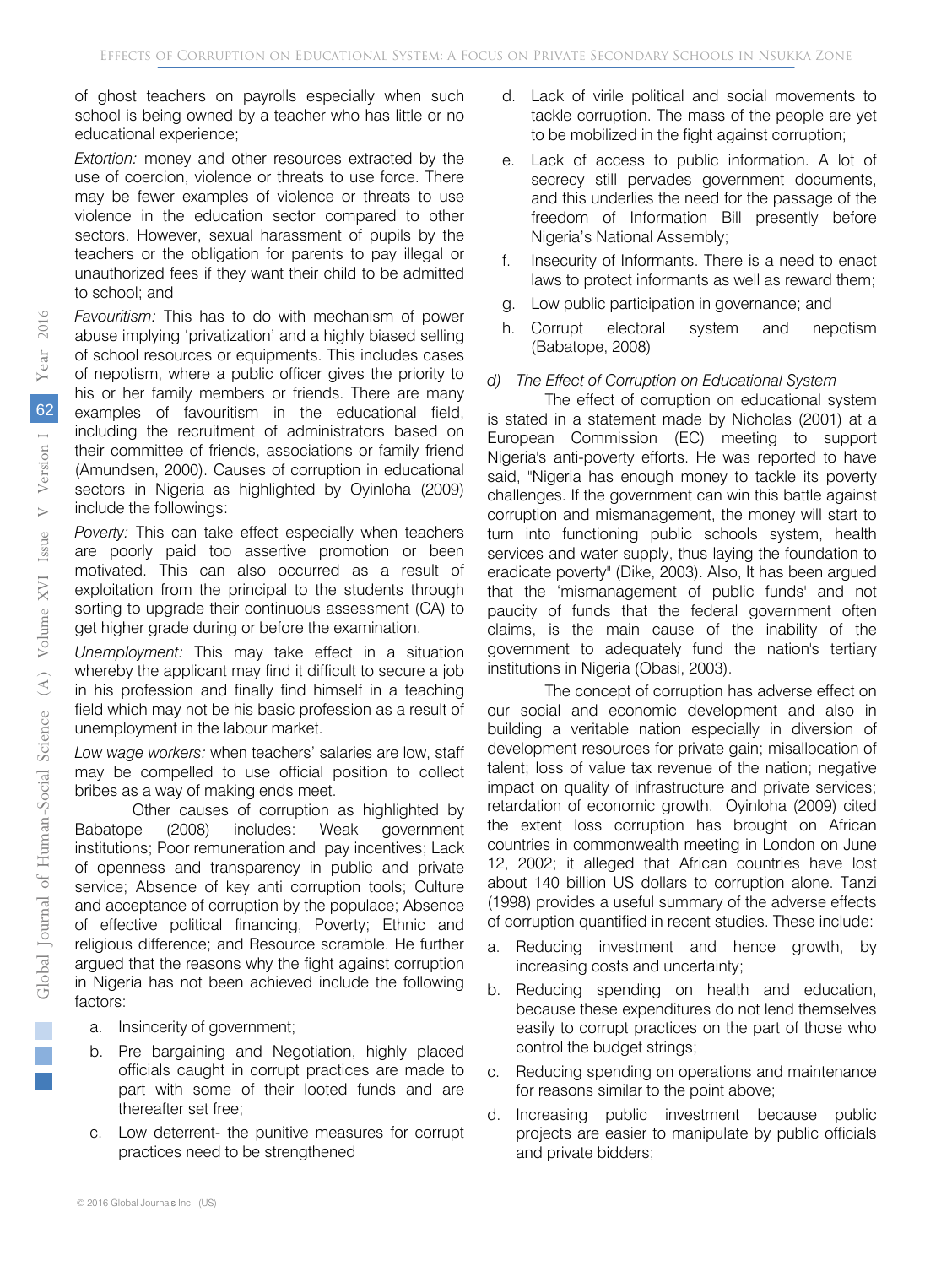- e. Reducing the productivity of public investment and infrastructure;
- f. Reducing tax revenues due to corrupt tax and customs administration;
- g. Reducing direct foreign investment because corruption acts as a tax - the less predictable the level of corruption (the higher its variance), the greater its impact on foreign investment. A higher variance makes corruption act like an unpredictable and random tax.
- h. Bribes accepted for enrolling a child in a school (usually at the school proprietor level); and
- i. Paying teachers for classes that were not conducted (usually at the school principal level with notice of the proprietor of such school) (Ogrodzinska, 2001).

Moreover, when corruption results in shoddy public schools, the poor have no options and cannot turn to the private school (e.g., private secondary schools or private institutions). Corruption not only hurts the poor disproportionately, but it is likely to increase income inequality because it allows particular individuals or groups of individuals to take advantage of state activities at the cost of the rest of the population. For example, Tanzi (1998) pointed out that there are strong indications that the changes in income distribution that have occurred in recent years in transition economies have partly been the result of corrupt actions such as non-transparent privatizations.

#### *e) Costs and Consequences of Corruption*

The consequences of corruption are universal both in private and public secondary schools even if there could be variations in the level of government and non-government secondary schools responses to these consequences. Simply put: Massive corruption in Nigeria has reduced the amount of money needed for development just as it does in any other sectors of the nation's economy.

Notwithstanding, the most direct and in some ways the most inconsequential, cost of corruption as cited by David (2002) is the waste of the financial resources that get misdirected. The more serious costs are incurred when (a) children unable to afford bribes are denied access to schooling or examinations, (b) talent is misallocated due to promotion being awarded on the basis of bribery rather than merit, and (c) a generation of children come to believe that personal effort and merit do not count and that success comes through manipulation, favoritism and bribery. When corruption is so pervasive that it comes to be viewed as a basic mechanism of social and economic interaction, it instills a value that is highly destructive to social and economic development of a country (David, 2002).

First, corruption promotes poverty. A simple example could be made with the corruption in the management of the private secondary schools in Nsukka Zone. The selfish proprietors of private schools means that teachers are not paid as at when due or receive their salaries as at when due. Some teachers eventually migrate from one school to another because of the poor monthly salaries offered that often end in frustrations. If education remains one of the main routes leading to a good life and national development, without education, what would be the future of these dependants and the country? (Kayode, 2013)

Another consequence of corruption is that it creates the condition for political instability. This is because unrestricted corruption makes the state an unlimited allocator of wealth to individuals and groups. This character of the state makes it possible for the politics of do-or-die to take root, with politicians struggling to out-compete one another sometimes in a most violent manner. It must be recalled that the various military regimes that took over power from democratically elected representatives of the people had always justified their intervention on the grounds of grand corruption and looting of state treasury by political state actors (Kayode, 2013).

Third, corruption contributes to the blanket criminalisation of teacher, proprietors, examiners and government agencies on educational system in Nigerians. With its capacity to generate poverty and instability, the youths have also been systematically hijacked for selfish ends by unscrupulous politicians and ideologies. Some of those that were not "hijacked" have found interest in advance fee fraud popularly known as online Yahoo business in local parlance. While corruption cannot, and should not, be the singular cause of this systematic criminalisation, it contributes to it (Kayode, 2013).

Four, corruption also has other social costs apart from poverty. As rightly noted by Myint (2000), "in any society, there are laws and regulations to serve social objectives and to protect the public interest, such as building codes, environmental controls, traffic laws and prudential banking regulations. Violating these laws for economic gain through corrupt means can cause serious social harm." The frequent use of substandard materials and violation of building regulations have led to numerous building collapses. Killing innocent students, teachers and occupiers have become a recurrent decimal in Nigeria even in the church where people worship (Kayode, 2013).

Lastly, and consequents upon the aforementioned is that corruption is anti-developmental to the extent that it reduces the amount of funds available to be used for developmental purposes. Funds that should have been used to better education, health, infrastructure and other items needed to encourage a good life of Nigerians at the grassroots are stolen by a microscopic few. But how has the EFCC responded? What has been done so far? (Kayode, 2013).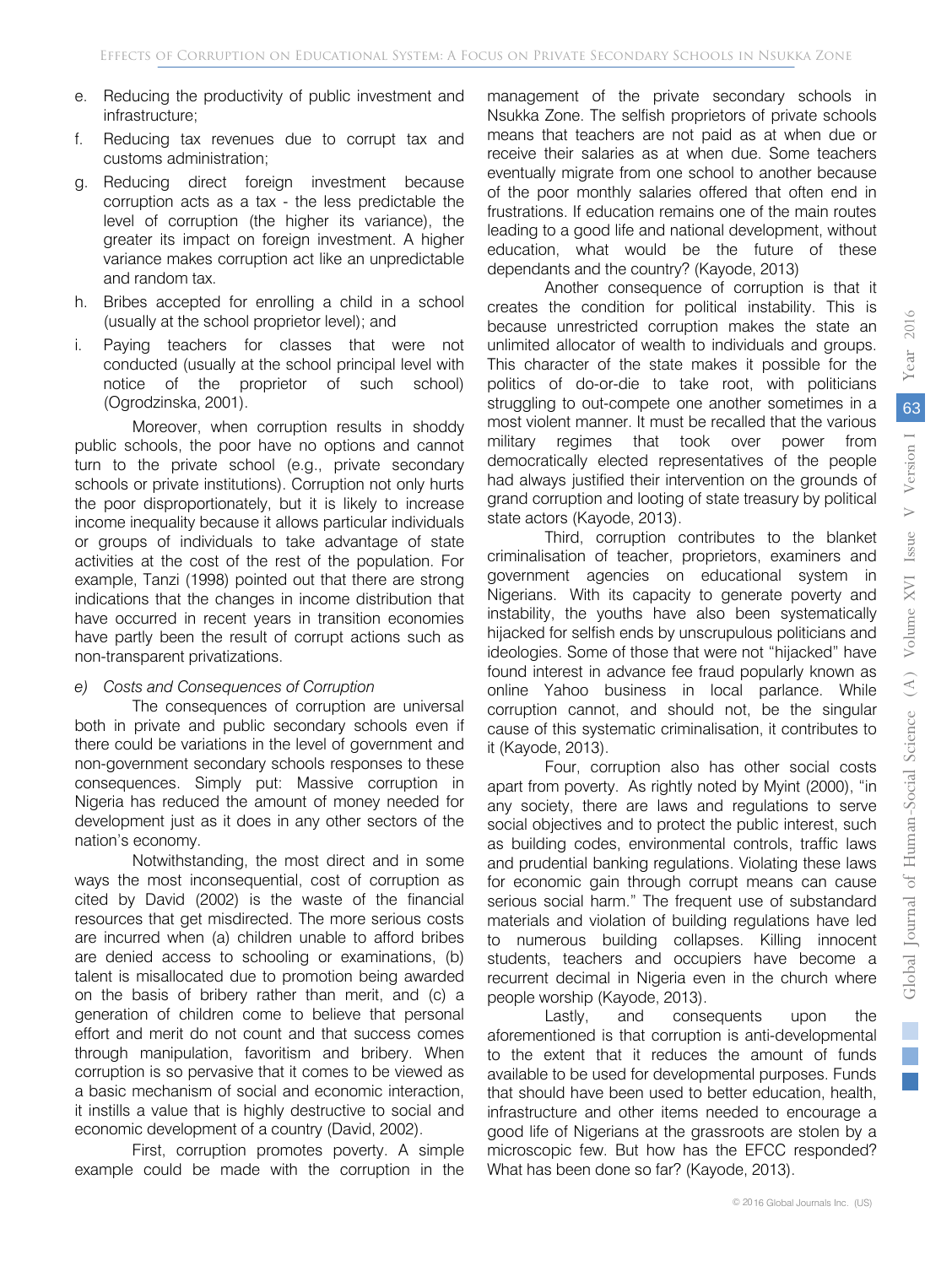*Possible weak Points and challenges that affect elimination of corruption in Educational System* 

- a. Inadequate legal basis to prevent and fight corruption or, which is more widespread, the existing legal provisions are inadequately enforced;
- b. Responsibilities, decision-making structures and procedures at federal, state and local levels are opaque and unnecessarily complex. This opens up new opportunities for those in charge to line their own pockets and abuse their discretionary powers; at the same time it becomes more difficult to monitor activities of private schools especially in the remote areas;
- c. There are no independent (internal and external) technical and quality management, supervisory and Educational Inspectors, or regulatory body for complaints, or where such systems do exist they are inadequate or do not function satisfactorily.
- d. Inadequate documentation, reporting and accountability requirements;
- e. There are no adequate requirements to disclose information to students or parents. If students have limited or no access to relevant information, they have limited chances of understanding procedures and decisions, questioning these and uncovering corrupt practices in the school system;
- f. Inadequate expertise, lack of technical educationists and human resource capacities;
- g. The awareness of the rights and wrongs of corruption is not sufficiently well developed in private ownership of school system in Nigeria (Katharina, 2004).

In a similar study, a research conducted by Harutyun (2012) identifies the following challenges in fighting or eliminating corruption in secondary schools education system such as follows:

- a. The lack of corruption control mechanisms in secondary schools;
- b. The need to further improve admission examinations;
- c. The need to change or improve the Junior and Senior Secondary Schools Examination setting system;
- d. The poor and low salaries of private teaching staff by the proprietors;
- e. The need to create an independent body of students, private school teachers and student's parents in each private secondary schools to monitor and report corruption cases to responsible bodies;
- f. The lack of ethnic related training courses for private school teachers and students; and

g. The lack of anticorruption campaigns in private education sector at all levels.

#### *Possible Strategies to Tackle Corruption in Private Secondary Schools*

Basically, one of the major ways by which the Nigerian Ministry of Education, Examination Councils, Policymakers and other agencies on education can tackle corruption in private secondary schools can be achieved through character and moral education. Corruption is a human behavior that has negatively affected the minds and hearts of the policymakers, proprietors of private secondary schools, parents, principals, teachers, and officials in implementing the laws and rendered them impotent. In other words, corruption has destroyed the morality of Educational Inspectors in private schools – those who coordinate, assess and implement the laws guiding private schools in Nigeria. Dike (2007) postulated that character and moral education should be made compulsory in Nigerian (private) school and it should become lawbased. He further explained that through good character and moral education the society would help the young ones develop good judgment, integrity, trustworthiness, and other essential virtues.

Lickona (2004) is of the opinion that if the young ones are properly educated and if their minds and hearts are disabused of corruption they will grow up knowing what is right and wrong, and knowing their social responsibilities and limitations. The absence of good moral character could be the cause of greed, selfishness and corruption among proprietors of private schools. Good character and moral education goes beneath the symptoms of corruption to the root causes of the nation's social ills. Corruption is a moral problem; it is incompatible with ethical values of good citizens (Dike, 2007). It is not obvious to say that Nigerian System of Education can tackle corruption through managing and strictly supervising private secondary schools morality and integrity and mold them to be honest and trustworthy in their service delivery in the nation. As Douglas (1885) has rightly noted, "The life of the nation is secure only while the nation is honest, truthful, and virtuous."

Okoye (2013) suggested that an effective war on corruption has to be fought on, at least, the three axes of (a) Prevention, (b) Detection, and (c) Sanctions and Restitutions. While to date some efforts have been made in terms of the prevention (e.g. the Due Process mechanism) and sanctions of corruption offenders, present efforts being made to detect corruption are at best half-hearted. He further explained that a law should be enacted creating Federal Tribunals for Corruption offences (FTCO). The powers of such courts, sitting in Abuja and State capitals, and the form of sentences within their scope must be carefully spelt out, and the court or courts of final appeal specified.

i.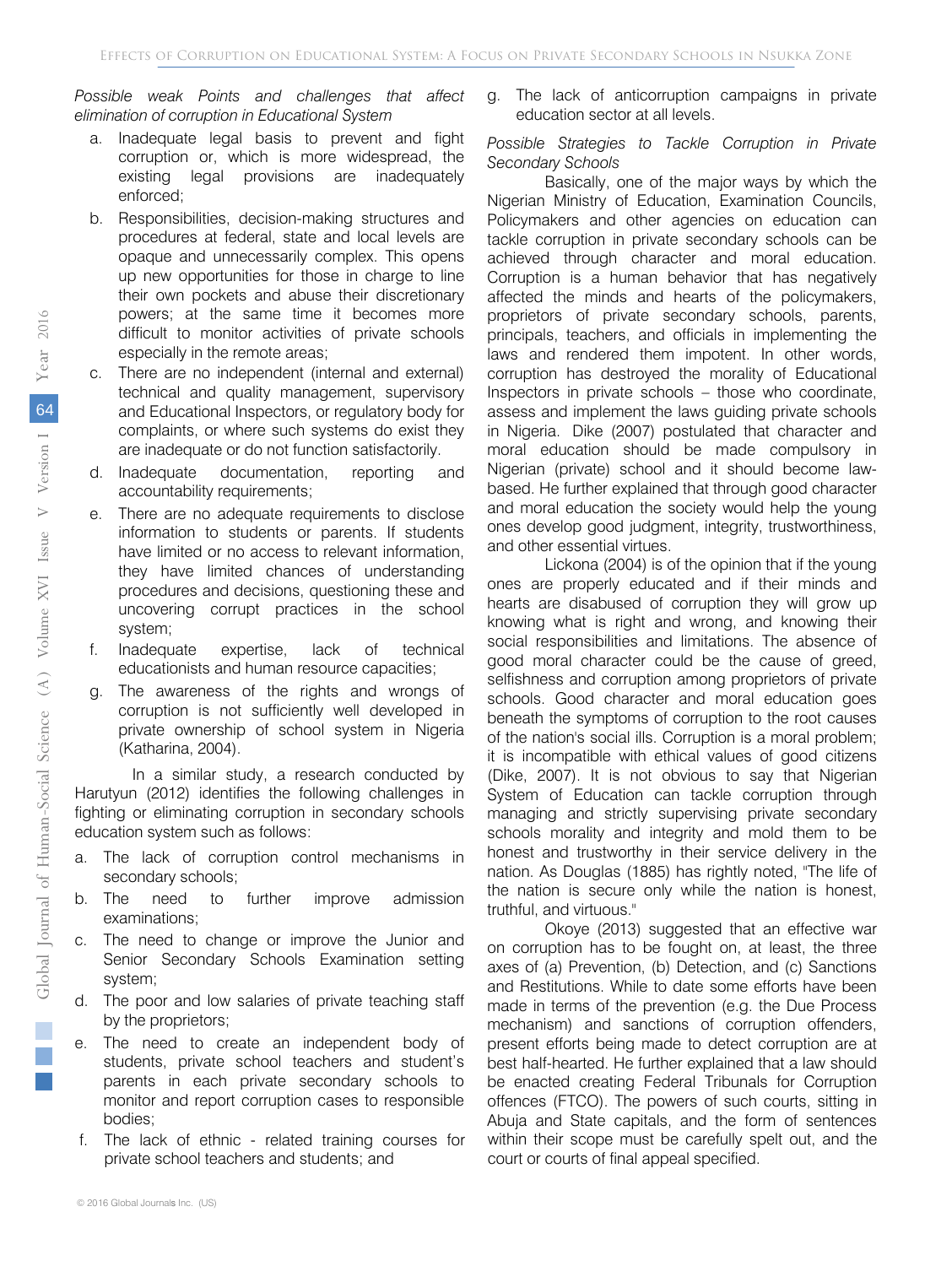David (2002) suggested that another possible strategy to tackle and minimize corruption whether in Private or Public Secondary Schools is that the ministry of educations, government agencies on education, policymakers, and association of private schools must provide a clear code of conduct. For example, in the United States, every state has a teachers' code of conduct. Teachers who violate it can lose their teaching license. At the same time, professional organizations have codes of conduct that apply to the specific activities promoted by those professions, such as Engineers, Medical Doctors, Lawyers etc. For instance, like Nigerian Bar Association has code of conduct for Lawyers; American Evaluation Association has code of ethics for conducting education evaluations. David further explains that there is need to establish a code of conduct for private schools in other to reduce corruption and examination malpractices. This is because when such school might run counter to social norms widely accepted outside of the education workplace, a code of conduct would, for example, clarify the proprietor or such teacher and as well sets limits on accepting gifts in return for professional actions, even though gift giving may be considered appropriate in other social settings. However, codes of conduct alone do little to reduce corruption unless there are effective means of communication, clear sanctions for violating the codes, consistent enforcement, and top level support by such body (David, 2002).

Training Nigerian students in sound morals, sense of civic duty and service to humanity is at the root of addressing a whole range of social ills, many of which go beyond corruption. Enhancing the participation of women in public life and in decision making in all spheres of human activity will also make a difference. Corruption is not an inevitable evil. It is something that will, in due course, yield to education and the inculcation of moral values, such as those that can be found at the foundation of most major Faiths (Augusto, 2014).

#### III. Recommendations

Based on the forging study, the following recommendations are suggested:

- standard requirements, guidelines and principles The government should consider introducing a that are reasonable for establishment of Private secondary Schools in Nigeria.
- Government should establish a telephone hot-line or code for school students, parents and all interested agencies who can anonymously talk about the corruption they have encountered at school. The information gathered through this hot-line or code can be transferred to the respective department of the Ministry of Education.
- Government and other responsible bodies should endorse the teaching of ethics, examinational

malpractices and corruption as a basic education at all levels of education for school teachers and the

- Economic and Financial Crimes Commission in Nigeria (EFCC) should collaborate local agencies to investigate all financial crimes including illegal fee frauds being charged by proprietors of private schools to reduce exploitations from parents especially in the rural areas.
- The role of civil society may be akin to being partners with government in the implementation and monitoring of anti-corruption in educational sectors.
- The state ministry of education and policymakers should provide additional guidance and policies to proprietors of private secondary schools who seek to employ teachers in their private schools on terms and conditions for employment of teachers in their various schools.
- The proprietors of private ownership of private schools must introduce an equitable wage, incentive system and improve other conditions of work so that the level of poverty can be reduced among their employed teachers. This will inevitably reduce people's vulnerability and susceptibility to corruption.
- There should be periodically conducted surveys among school students, with the assistance of nongovernmental organizations, in order to find and prevent corruption practices in schools. I highly recommend involving members of the school Student's and PTA committees of private schools and school administration in the surveys.

# IV. Conclusion

In other to curb and eventually eradicate corruption in any level of education, the students, teachers and proprietors need to be enriched with the power of distinguishing right from wrong. Private schools should return to the teaching of moral education, examination malpractices and corruption as basic education in order to empower students with the spirit of stewardship while we the teachers and proprietors live exemplary life, reflecting truth, kindness, dignity of labour and integrity in educational system in line with National Policy of Education. This study also discovered that all forms of corruption manifested in bribery, frauds, embezzlement, favouratism, nepotism, examination malpractice etc are noticeable not just only in private secondary schools but also in public schools even in higher institutions of the higher learning in Nigeria. The conclusion however, is that no matter the magnitude of natural resources present, advanced technology, the efficiency of labour and the availability of teaching aids in the educational system, development and moral standard of education cannot be sustained in private schools except corruption is eradicated by adopting the above strategies as stated above. I also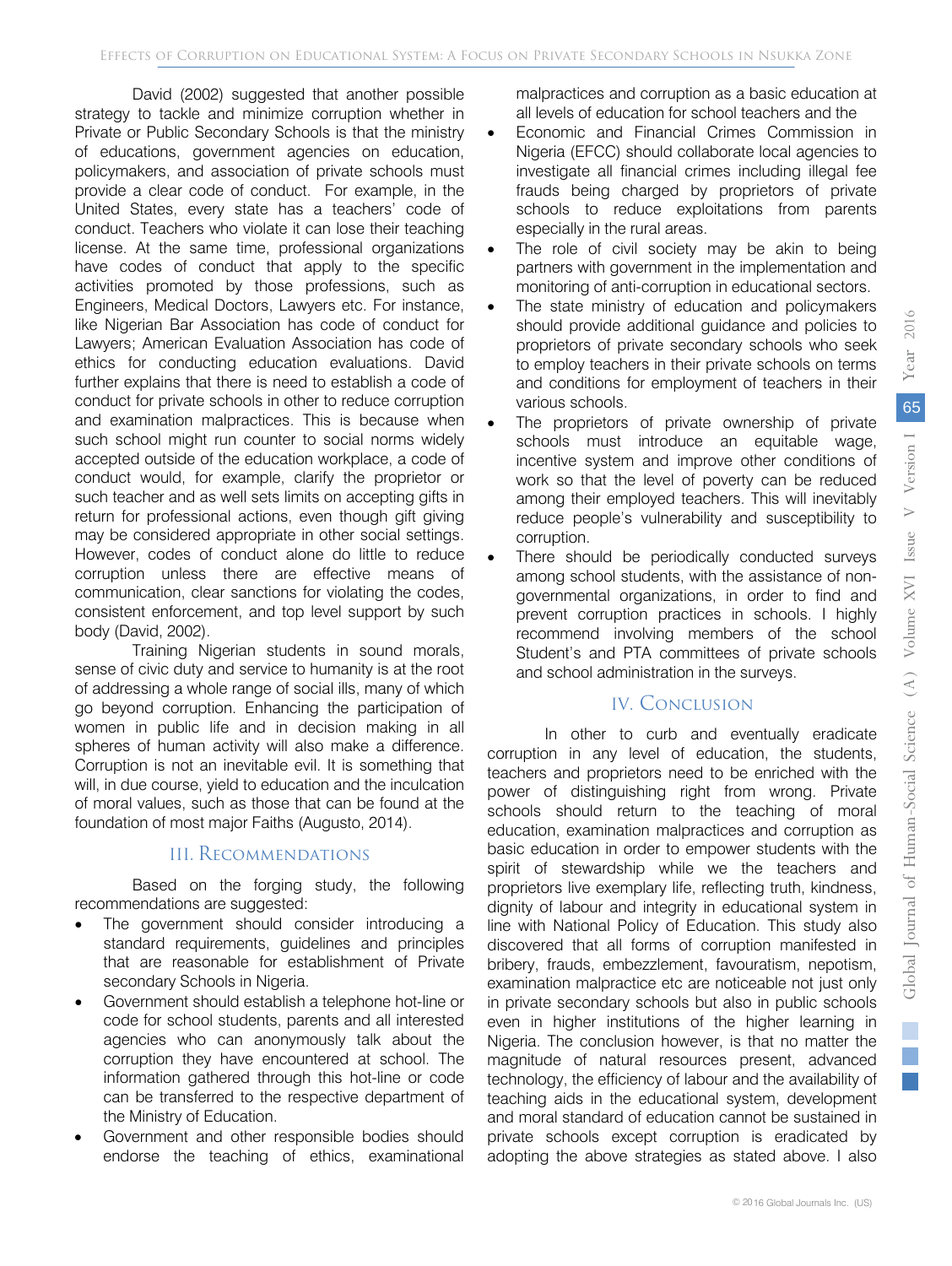hope that the above mentioned suggested recommendations will contribute to private secondary school's anti-corruption fight and to support policymaker's changes in the educational system especially with that of private secondary schools in Nigeria.

# References Références Referencias

- 1. Amundsen, I. (2000). Corruption, definition and concepts. Bergen: Chr. Michelson Institute.
- 2. Augusto, L.C. (2014). Six Strategies to Fight Corruption. The World Bank Group. Retrieved, September 20, 2014 from:http://www.worldbank.org
- 3. Bello-Imam, I.B.(2005). The war against corruption in Nigeria: Prospect and problems.
- 4. Aluko, S.A (2008) Corruption and National Development: A Lecture delivered at the Centre for Democratic Development Research and Training, Zaria as part of the Activities of Prof. Bala Usman Annual Memorial Lecture, on Saturday 31<sup>st</sup> May.
- 5. Altinyelken, H.K. (2004). *Corruption in the education sector in developing countries.* The Hague: Netherlands Ministry of Foreign Affairs, Education and Development Division.
- 6. Anderson, J.A. (2005). *Accountability in education*  (Education Policy series, 1). Paris: IIEP-UNESCO, IAE.
- 7. Bab-Fufunwa, A. (1974). History of Education in Nigeria. London: George Allen Unwin Ltd. Retrieved, September 30, 2014, from: http://www.ikaworld.com /prof-nwadiani.pdf
- 8. Bajracharya, H.R. 2003. *Teachers' codes of practice. Country report on Nepal.* Paper prepared as part of the IIEP's project on Ethics and Corruption in Education.
- Babatope B. (2008). Corruption in Nigeria: causes and solutions. Report of a Workshop for Civil Society Organizations organized by Zero Corruption Coalition, (ZCC) Lagos, Nigeria, Retrieved, September 20, 2014, from: http://www.assembly online.info
- 10. *Bannon, I. (1999).* The Fight against Corruption: A *Workshop on Transparency and Governance,*  World Bank Perspective. *Paper Presented at the organized by Consultative Group Meeting for the Reconstruction and Transformation of Central America, Stockholm, Sweden.*
- 11. David C. (2002). Corruption and the Education Sector. Management Systems International. Washington: Water Street, SW, USA.
- 12. Dike, V. E. (2007). Tackling Corruption through Character and Moral Education. Nigerian Village Square. Retrieved, September 20, 2014 from, http:// www.nigeriavillagesquare.com
- 13. Dike, V.E. (2007). Democracy and Political Life in Nigeria; New York, Lincoln, and Shanghai: Universe, 2006;
- 14. Available in Vanguard (October 11, 2007) John Ikubaje,-" Nigeria and the global Corruption Perception Index (2)"
- 15. Douglas, F. (1885). The Life of the Nation is secure only while the nation is honest, truthful and virtuous. An Address Presented on twenty-third anniversary of Emancipation in the District of Columbia, Washington, D.C. Retrieved, September 30, 2014, from: http://www.brainyquote.com/quotes
- 16. Ghukasyan, G. (2003) *Protection of Applicants' Right[s through Increasing Public Awar](http://www.brainyquote.com/quotes)eness on Costs of Corruption during Admission Exams in the Armenian Higher Educational Institutions*, Yerevan
- 17. Hallak, J. Poisson, M. 2002. Ethics and corruption in education (Policy Forum No. 15). Results from the Expert Workshop held at the IIEP, Paris, France, 28-29 November, 2001. Paris: IIEP-UNESCO.
- 18. Harutyun, A. (2012) Cases of Corruption and its Prevention in Armenia's Education System. Norwegian Institute of International Affairs (NUPI) Regional Competence-Building for Think-Tanks in the South Caucasus and Central Asia. Retrieved, September 28, 2014.
- 19. Hallak & Muriel Poisson (2007). Corrupt schools, corrupt universities: What can be done? International Institute for Educational Planning, Retrieved, September, 2014, from: IIEP, http://www.unesco.org/iiep
- 20. Kayo[de O. \(2013, Ju](http://www.unesco.org/iiep)ly 18) Causes and consequences of corruption: The Nigerian experience (2).Punch: Retrieved September 20, 2014, from: http://www.punchng.com, http://www. nigerianecho[.com](http://www.punchng.com/)
- 21. Katharina L. O. (2004). Preventing Corruption in the Education System: A Practical Guide. Federal Ministry for Economic Cooperation and Development. Retrieved, September 20, 2014, from: www.gtz.de/governance/
- 22. [Lickona, T. \(2004\). Chara](http://www.gtz.de/governance/)cter Matters: How to Help our Children Develop Good Judgment, Integrity, and other Essential Virtues. Touchstone.
- 23. Mayor, M. (2009). Longman Dictionary of Cotemporary English for Advanced Learners. New Edition. England: Pearson Education Limited,
- 24. Edinburgh Harlow Myint, U. (2000). Corruption: Causes, Consequences and Cures. *Asia Pacific Development Journal*, 7(2) 33-58.
- 25. Nicholas, B. (2001). *Corruption in education systems in developing countries: What is it doing to the Young*. Retrieved from: <http://www.10iacc.org/> content.phtml?documents

i. h.